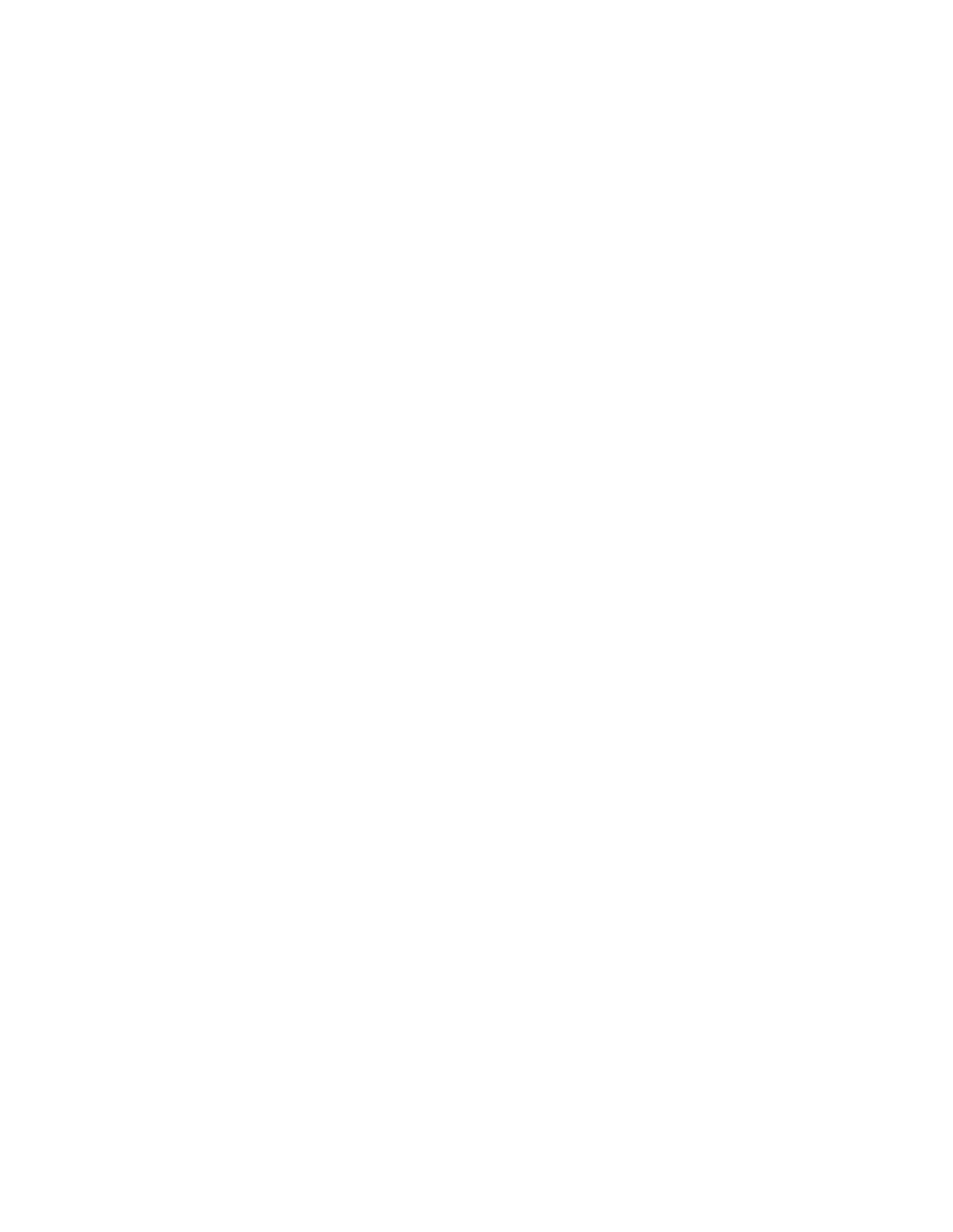| <b>TABLE OF CONTENTS</b> |
|--------------------------|
|                          |
|                          |
|                          |
|                          |
|                          |
|                          |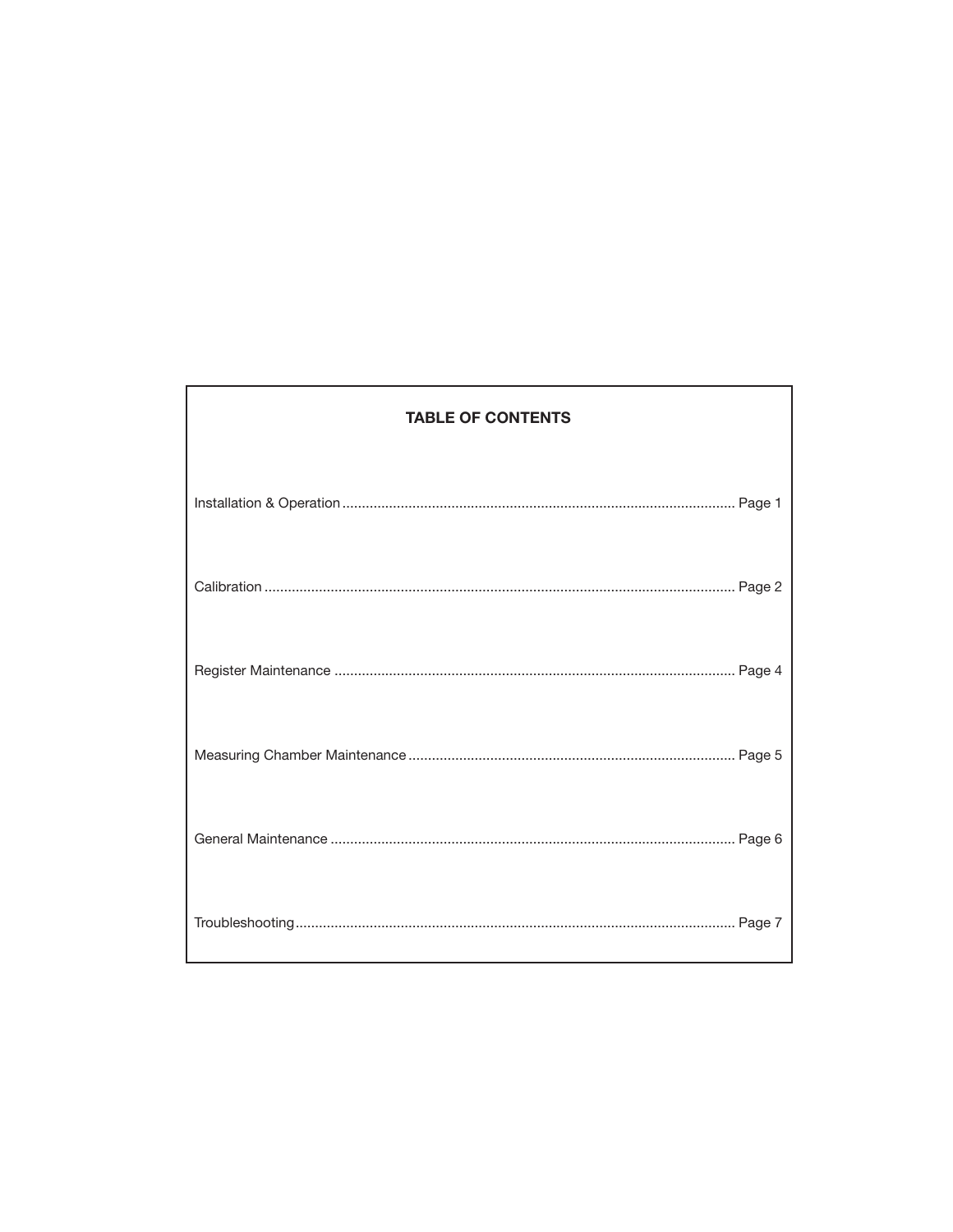## TYPE S FLOWMETERS

| <b>INSTALLATION &amp;</b><br><b>INSTALLATION &amp; OPERATION</b><br><b>OPERATION</b><br>For correct installation of Type S Flowmeters, the experience of RSM is always available for your<br>assistance. Do not hesitate to call the nearest RSM authorized distributor.                                                                                                                                                                                                                                                                                                                                                             |  |
|--------------------------------------------------------------------------------------------------------------------------------------------------------------------------------------------------------------------------------------------------------------------------------------------------------------------------------------------------------------------------------------------------------------------------------------------------------------------------------------------------------------------------------------------------------------------------------------------------------------------------------------|--|
| <b>MATERIALS OF CONSTRUCTION</b><br>Main Case: Bronze (ASTM B145 Alloy 844)<br><b>MATERIALS OF</b><br>Other metal components<br><b>CONSTRUCTION</b><br>• Nutating Disk: Glass Phenolic Laminate<br>(Ryton or equivalent)<br>Diaphragm and Shafts: 304 SS<br>$\bullet$<br>Gaskets: Viton "A", Main Case Gaskets are Klingersil C4401                                                                                                                                                                                                                                                                                                  |  |
| <b>Before Installing the Flowmeter</b><br>Plan the installation in such a way as to allow the strainer to be coupled directly to the inlet of the<br><b>Before Installing</b><br>flowmeter. Where this is not possible, any piping between these units should be thoroughly cleaned out.<br><b>The Flowmeter</b><br>Be careful to allow room for easy removal of the strainer basket.<br>Where an air release valve is used, it should be installed in a position as close as possible to the<br>inlet of the flowmeter. This will insure the removal of the greatest possible amount of air from the liquid<br>before metering.     |  |
| <b>Piping</b><br>• Coupling sets are provided with all 5/8 - 1" Type S Meters for ease in installation and removal during<br>start-up system flushing.<br><b>Piping</b>                                                                                                                                                                                                                                                                                                                                                                                                                                                              |  |
| Use seal tape or pipe cement on male threads only.<br>On open-ended systems the piping on the outlet side of the flowmeter should be so arranged as to<br>eliminate the possibility of draining the measuring chamber. Where a trap is not possible, an anti-drain<br>valve is recommended.<br>Experience has shown the need for a valved bypass connection to be installed around the flowme-<br>ter. This arrangement permits product flow in the event that the flowmeter must be removed for repair.<br>All piping connected to the flowmeter must be firmly secured and supported to prevent strain on<br>the flowmeter casing. |  |
| <b>Orientation of Meter</b><br>• Normally horizontal, left to right hand flow.                                                                                                                                                                                                                                                                                                                                                                                                                                                                                                                                                       |  |
| <b>Air Vent Line</b><br><b>Orientation of Meter</b><br>Where an air release valve is used, the vent pipe should be 3/4" inside diameter pipe or tubing. Care<br>should be taken to prevent any possible obstruction to the free flow of air in this line. This line should<br>be connected to a drip collecting drum, or to the supply tank at lower than line pressure.                                                                                                                                                                                                                                                             |  |
| <b>Air Vent Line</b><br><b>When Installing</b>                                                                                                                                                                                                                                                                                                                                                                                                                                                                                                                                                                                       |  |
| The connecting piping should be firmly secured to prevent strain on the flowmeter casing. Care<br>should be taken that there is provision for expansion due to change in temperature.<br>All piping on the inlet side of the flowmeter should be thoroughly cleaned. Whenever possible, place<br>a spool in the place of the flowmeter and flush all lines thoroughly before the flowmeter is installed. The<br><b>When Installing</b><br>majority of service calls on new installations will be eliminated if these directions are followed.<br>Inlet and outlet are clearly marked; do not install backwards.                      |  |
|                                                                                                                                                                                                                                                                                                                                                                                                                                                                                                                                                                                                                                      |  |
|                                                                                                                                                                                                                                                                                                                                                                                                                                                                                                                                                                                                                                      |  |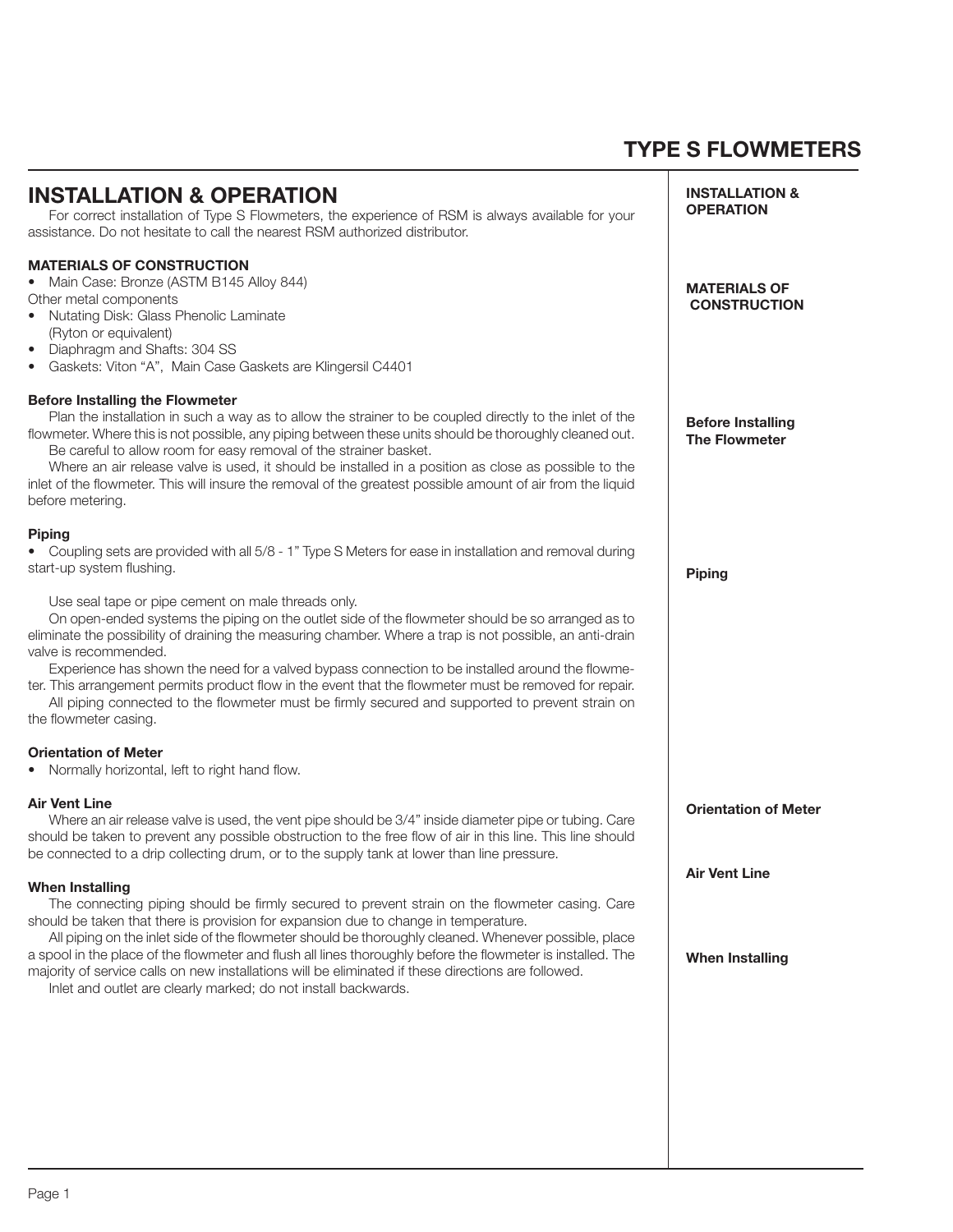| <b>600 Series Register</b><br>If it is necessary to change the direction in which the register will face with respect to the pipe, fol-<br>low these directions:<br>1. Loosen the clamps holding the register to the flowmeter.<br>2. Turn the register to the desired position and tighten the clamps.                                                                                                                                                                                                                                                                                                                                                                                                                                                                                                                                  | <b>To Turn 600 Series</b><br>Register                   |
|------------------------------------------------------------------------------------------------------------------------------------------------------------------------------------------------------------------------------------------------------------------------------------------------------------------------------------------------------------------------------------------------------------------------------------------------------------------------------------------------------------------------------------------------------------------------------------------------------------------------------------------------------------------------------------------------------------------------------------------------------------------------------------------------------------------------------------------|---------------------------------------------------------|
| Model 157 Register<br>1. Remove register box screws.<br>2. Remove register box.<br>3. Turn the register to the desired position and reinstall the register box and screws.<br>4. Tighten register box screws.<br>Open line valves slowly allowing liquid to gradually enter flowmeter. Use care not to overspeed the<br>flowmeter. This may cause damage and/or premature wear of internal components.                                                                                                                                                                                                                                                                                                                                                                                                                                   | <b>To Turn Register</b><br><b>Model 157 Register</b>    |
| <b>After Installing</b><br>Pass sufficient liquid through to clear the line of air.<br>Check the rate of flow. It should not exceed the rated capacity of the flowmeter.<br>The bypass on the pump should be so regulated as to deliver the maximum practical rate of flow<br>for the least amount of pressure. Pressure on the flowmeter should not exceed 150 psi. Do not try to<br>increase the rate of flow through undersized pipes and fittings by means of excessive pressures which<br>will cause leaking gaskets and collapsed air release floats.<br>Temperature of the liquid should not exceed that specified for the flowmeter.<br>While all flowmeters are carefully calibrated at the factory it is recommended that flowmeters be<br>tested and if registration appears inaccurate, see "Calibration" to locate trouble. | <b>After Installing</b>                                 |
| <b>Cleaning The Strainer</b><br>While the installation is still new, the strainer should be cleaned very frequently. After the system has<br>had a chance to be thoroughly washed out, periodic cleaning is recommended.                                                                                                                                                                                                                                                                                                                                                                                                                                                                                                                                                                                                                 | <b>Cleaning The Strainer</b>                            |
| To Operate The Flowmeter<br>To reset the 600 Series Register to zero, push in the reset handle at the right side of the register<br>and rotate clockwise.                                                                                                                                                                                                                                                                                                                                                                                                                                                                                                                                                                                                                                                                                | To Operate The Flowmeter                                |
| <b>CALIBRATION</b><br>Tests of flowmeters should be of sufficient quantity (volume) so that the readability of the register<br>allows an accurate test. Minimum test quantity is the amount metered in one minute at normal flow.                                                                                                                                                                                                                                                                                                                                                                                                                                                                                                                                                                                                        | <b>CALIBRATION</b>                                      |
| <b>Erratic Registration</b><br>Erratic registration is an indication of trouble in the system, usually caused by air or dirt in the mea-<br>suring chamber. Do not try to correct this by recalibration of the flowmeter, but first check over the<br>piping for air leaks, clean the strainer and then, if the trouble has not been found, clean the flowmeter<br>as directed in the section, "Flowmeter Measuring Chamber". If this does not correct the trouble, check<br>for faulty installation.<br>Over-registration is an indication of air, whereas under-registration is generally caused by dirt or pipe<br>scale in the measuring chamber, or the liquid bypassing the flowmeter in some manner.                                                                                                                              | <b>Erratic Registration</b>                             |
| <b>Consistent Over- or Under Registration</b><br>When the flowmeter registers consistently either more or less than is delivered, the calibration may<br>be corrected in the following manner:                                                                                                                                                                                                                                                                                                                                                                                                                                                                                                                                                                                                                                           | <b>Consistent Over- or</b><br><b>Under-Registration</b> |
|                                                                                                                                                                                                                                                                                                                                                                                                                                                                                                                                                                                                                                                                                                                                                                                                                                          |                                                         |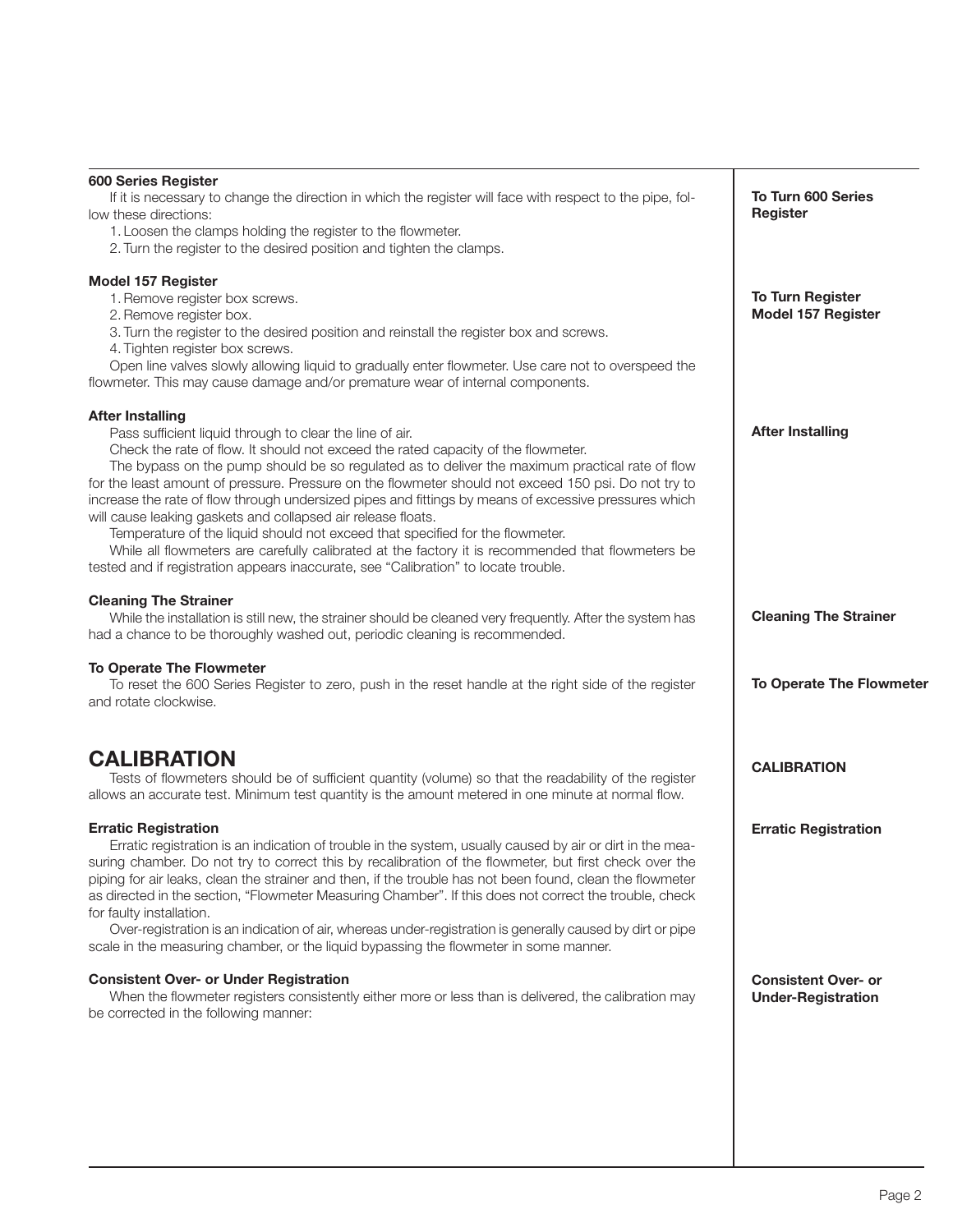



chart, contact your nearest RSM authorized distributor, giving flowmeter size, register type, dial capacity and unit measure.

#### Figure 1. Register Change Gears

#### Model 157 Register:

- 1. Remove the register from the flowmeter by removing screws holding the register to the flowmeter.
- 2. On the stuffing box spindle of the flowmeter will be found a gear known as the "Stuffing Box Change Gear." This gear meshes with and drives a similar gear known as the "Register Change Gear" on the register. Note the numbers stamped on these gears. Now refer to the Change Gear Chart and locate this pair of gears.
- 3. If the flowmeter is under-registering (delivering too much), select a new pair of gears farther up on the chart. If the flowmeter is over-registering (delivering too little), select a new pair of gears farther down on the chart. The right hand columns show the difference in delivery between each successive pair to use; see example.

4. Remove the old Change Gears and replace

with the new pair. (New gears may be obtained from the nearest authorized distributor.) To remove the Register Change Gear, close the split end of the spindle with a pair of pliers and pull off the gear. After slipping on the new gear, spread the ends of the spindle slightly. The Stuffing Box Change Gear should pull off easily and the new one should slide on without forcing. Do not spread the ends of the stuffing box spindle.

5. Reassemble the flowmeter, run a few gallons through and retest.

## 600 Series Register

The 600 Series Register Change Gears are located inside the register, directly beneath an access plate on top of the register. Remove the two screws on the plate, the cover plate, and the gasket. Replace the gears as above. NOTE: The stuffing box and register change gears are identified by "S" and "R" stamped on the gear plate. Spread the ends of both spindles and reassemble the cover plate. Run a few gallons through and retest.

**Example:** Suppose, for instance, that a flowmeter has an 18-tooth register change gear, and a 19-tooth stuffing box gear and that when 50 gallons have been registered on the dial, the flowmeter has actually passed 80 cubic inches more than 50 gallons. This is .69% under-registration.

Changing the gears to the 34-36 combination would cut down the delivery by .32% cubic inches so that the over-delivery would then be only .37%. Going to the next combination, 33-35, would cut down the delivery .17% more, and the next, 32-34, still .18% more, making a total of .32% + .17% + .18% or .67%.

In this instance, therefore, a 32-tooth gear should be used on the register and a 34-tooth gear on

600 Series Register

Model 157 Register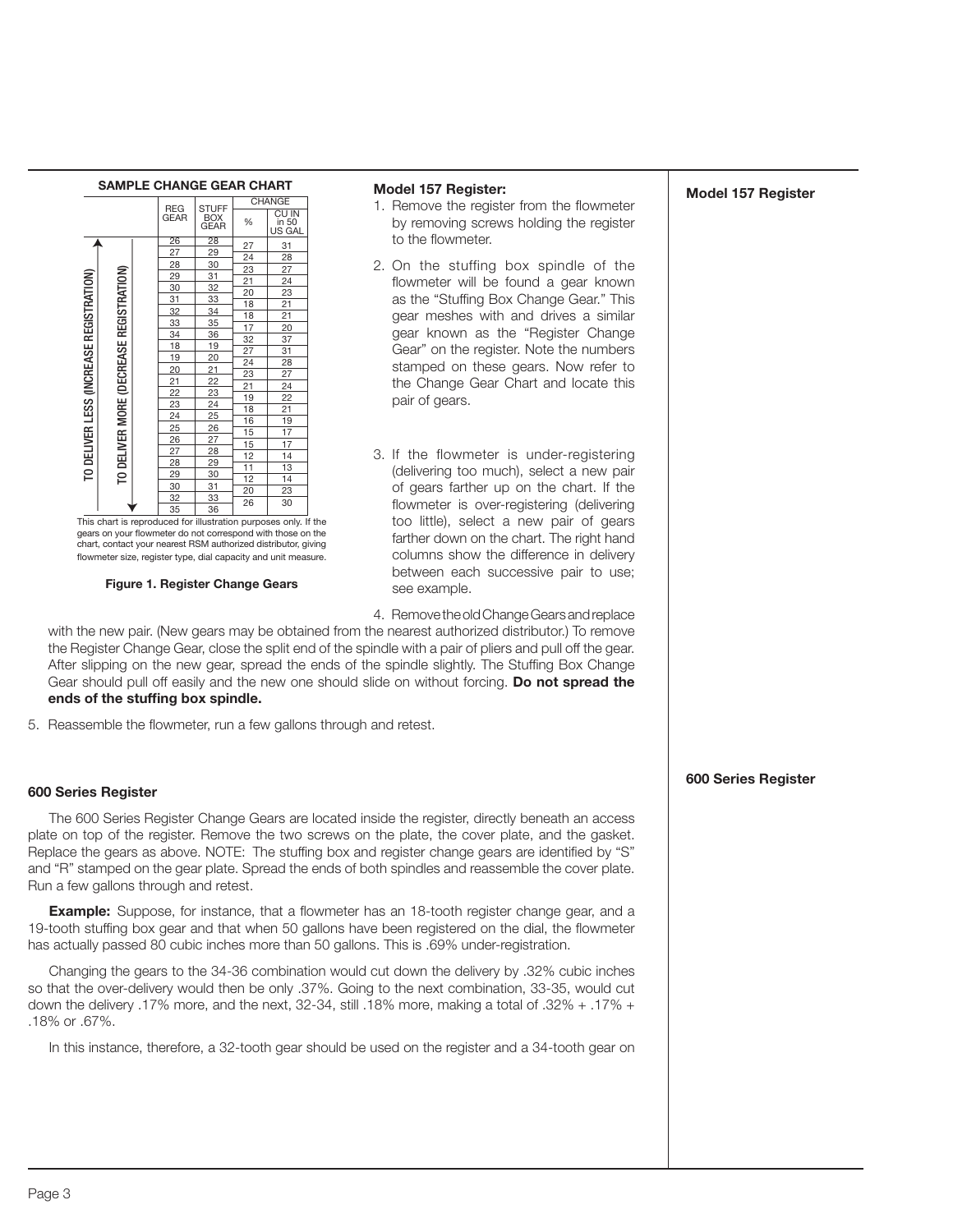## MAINTENANCE

## Register

Register parts are such that only minor field repairs are advisable. When a register is in need of extensive service or repair other than that for which instruction is given here, it is recommended that the register be returned to the nearest RSM authorized distributor for repair. If a replacement register is needed, be sure and specify the exact model of the register replaced as well as the change gears in the register.

## Model 157 Register — To Clean The Register

To remove register from flowmeter, remove the screws holding register to the flowmeter.

- 1. Remove the mechanism from its housing.
- 2. Blow out the dirt with compressed air. Do not use brushes.
- 3. Wash the dial face with soap and water. Do not use gasoline or kerosene. In case the dial only is to be washed, it is not necessary to remove the mechanism from its housing.
- 4. Replace the mechanism in its housing.

### 600 Series Registers — Repair of Register

Register parts are such that only minor field repairs are advisable. When a register is in need of repair or service other than that for which instruction is given here, it should be returned to the RSM authorized distributor. Maintenance of the register is limited to cleaning and to those operations which will locate the sources of possible trouble without removing the register from the flowmeter.

When ordering a replacement register, specify the register model, code and serial number (stamped on register nameplate).

When replacing the register, remove the change gears from the old register and transfer them to the new register. (This will maintain original flowmeter calibration.)

#### Cleaning

Regularly clean the housing to remove accumulations of dirt and grease, or chemical deposits. **CAUTION:** Use only mild detergents and water to clean the register window. Do not use abrasives or spray type cleaners, or solvents and thinners which may soften or cloud the plastic window.

### To Remove Housing From Mechanism

- 1. Remove two screws and access plate on top of register.
- 2. Push in reset knob and partially reset to retain shaft in reset position.
- 3. Remove reset knob screw and four screws on bottom plate.
- 4. Pull out on reset knob to disengage knob from shaft.
- 5. Loosen and slide housing to knob end and remove. Caution is advised in removal of housing to avoid scraping visible wheels.
- 6. Reset shaft can be turned to normal position.

#### To Remove Register From Flowmeter

Remove the two clamps holding the register adapter to the flowmeter, and lift off the register.

MAINTENANCE Register

Model 157 Register To Clean The Register

600 Series Registers Repair of Register

Cleaning

To Remove Housing From Mechanism

To Remove Register From Flowmeter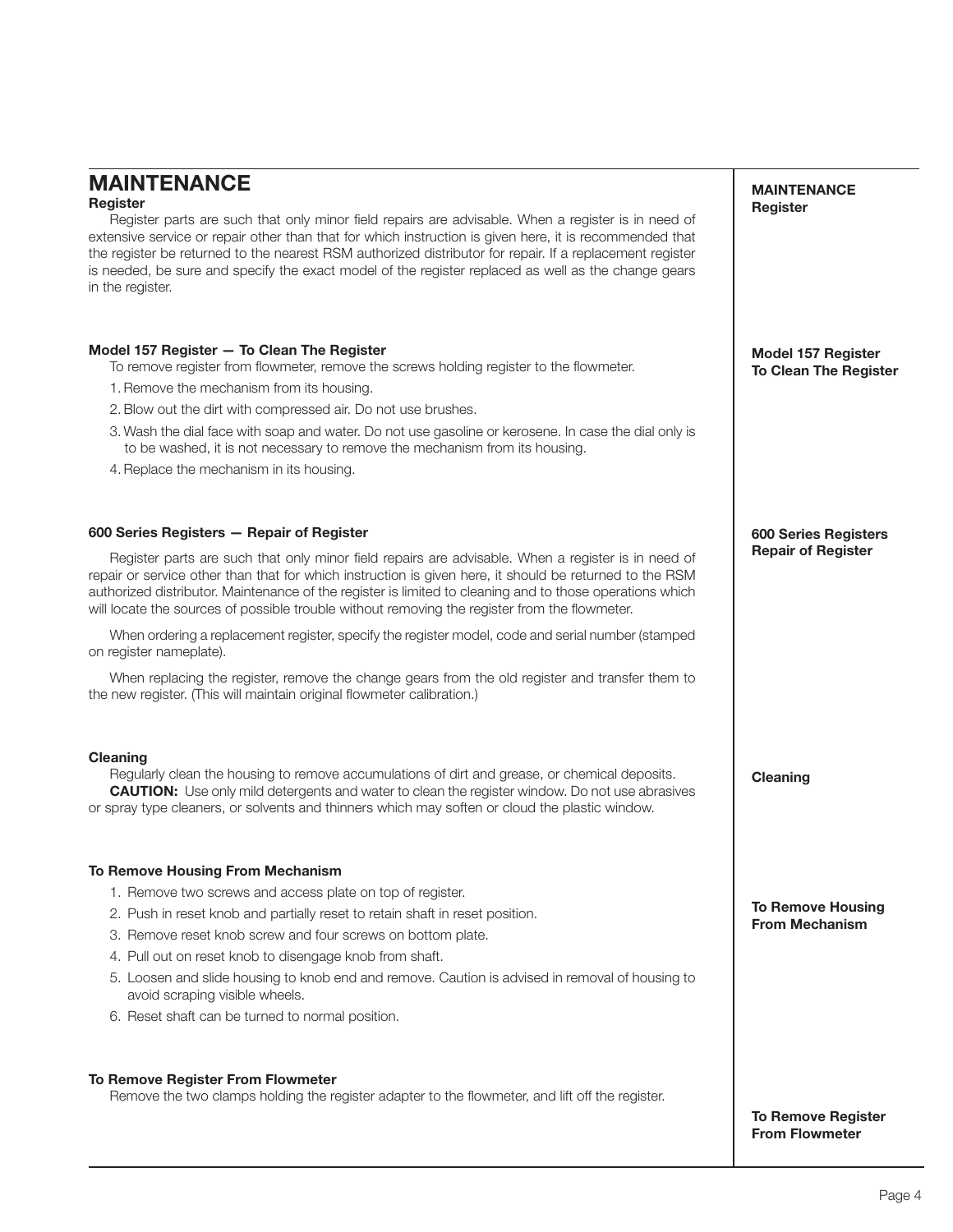## To Reinstall Register To Flowmeter

Carefully align input shaft of register with the star connection on gear train of flowmeter and install the two register clamps.

# MEASURING CHAMBER MAINTENANCE

## To Remove and Disassemble

This operation is not difficult and may be performed by any competent mechanic. No special tools are required. No trouble need be expected if these few simple, but important directions are followed. Do not open the flowmeter until you have checked over all other possible causes of erratic registration.

1. Prepare a clean surface on which to place the parts as they are removed. The parts, though sturdy,

- are machined to close tolerance and should be handled with care. Have a replacement gasket ready before opening the flowmeter.
- 2. Remove the flowmeter cover.
- 3. Remove the measuring chamber from the flowmeter casing. If the chamber sticks, it may be necessary to tap maincase to free it — insert maincase bolts in holes and hit head of bolt. Remove thrust roller insert plate or channel. Remove the three screws holding the chamber together and the thrust roller insert plate or channel.
- 4. Pry open the chamber with a piece of hard wood inserted into the inlet port. Be careful not to damage the disc or to scratch or nick any part of the chamber. Remove the upper half of the chamber. Be careful not to scratch or nick any part of the chamber.
- 5. Lift out the disc piston by its spindle.
- 6. The chamber is now completely disassembled. The parts may be most easily cleaned of scale, etc., by means of a good, coarse, stiff bristle (not wire) brush and gasoline or suitable cleaning agent. All foreign matter may be removed in this manner. Do not use abrasives, such as emery cloth or sand paper.

## To Reassemble Chamber In The Flowmeter

- 1. Be sure that the joints are clean where the two halves fit together.
- 2. See that the thrust roller is perfectly free in the disc.
- 3. Hold the lower half of the measuring chamber in the left hand with the diaphragm towards the left. Hold the disc near the thrust roller hole, spindle up. The disc will then drop into position easily if held at a slight angle.
- 4. Place the thrust roller in position.
- 5. Place the upper half on top, making sure that the diaphragm fits in its slot. Insert the thrust roller bearing plate or channel. Do not use a hammer.
- 6. Operate the piston slowly; it should move freely without any "catch."
- 7. Clean out the casing.
- 8. Lift the chamber by the piston spindle and lower it into position in the main casing. The top of the chamber should be level with the gasket seat. If it is not, pressing by hand should make it so.
- 9. When replacing the cover, first inspect the gasket and then set the arm of the gear train so that it will not come down on the piston spindle.
- 10. Make sure that the cover is down on its seat before tightening the bolts.

To Reinstall Register To Flowmeter

MEASURING CHAMBER MAINTENANCE To Remove and **Disassemble** 

To Reassemble Chamber In The Flowmeter



Figure 2. Measuring Chamber Components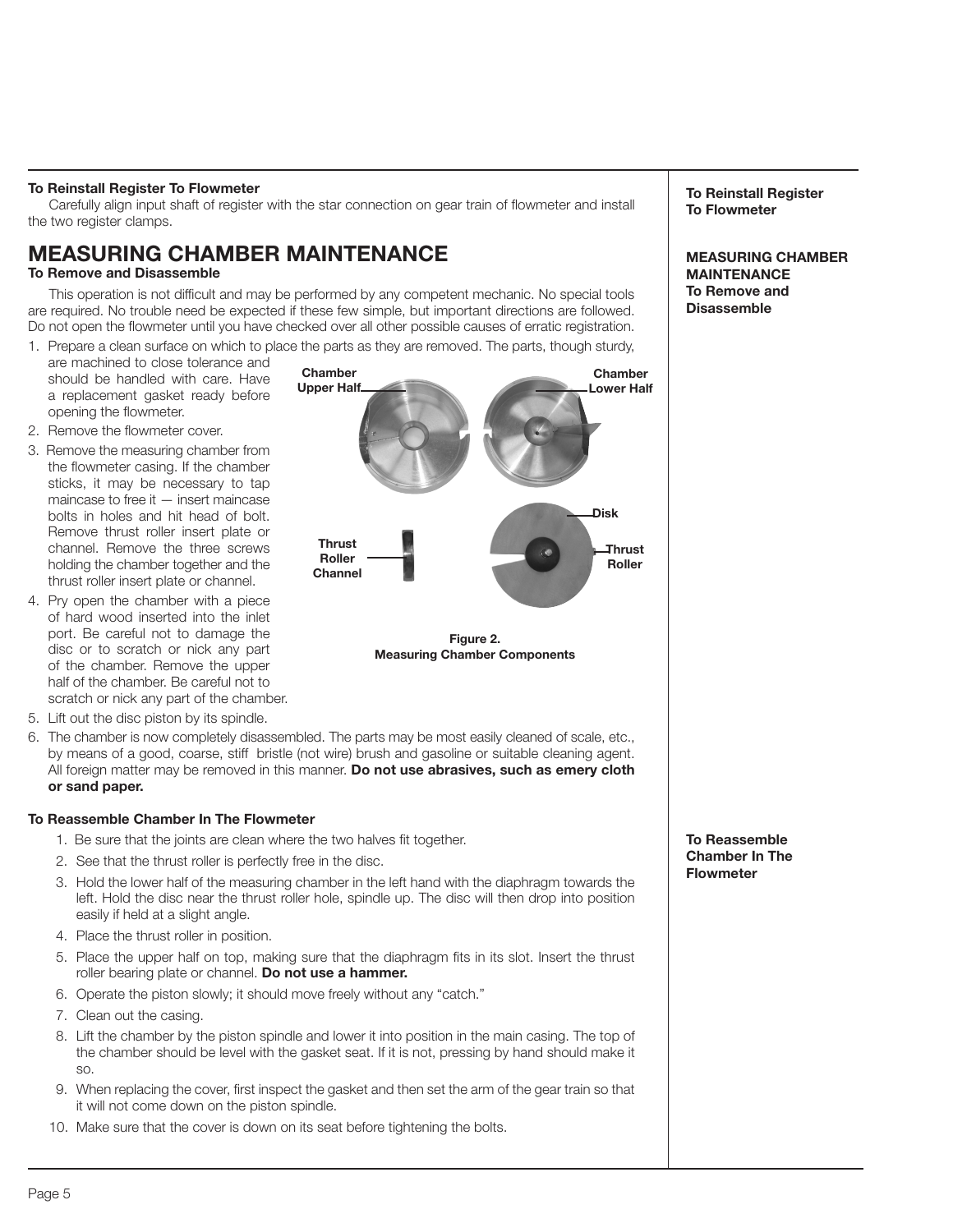## To Repair Leaking "U" Cup Seal Stuffing Box

- 1. Remove the register (see page 4).
- 2. Remove the star connection (1), using a No. 8 Allen wrench.
- 3. Remove the stuffing box nut (2).
- 4. Remove shaft seal (3). Inspect upper end of spindle to be sure it is free of nicks or burrs which might damage the new shaft seal when it is placed on spindle.
- 5. Replace shaft seal with new part. Be sure expander (4) is in position before inserting new seal.
- 6. Assemble nut and tighten down all the way.

#### To Replace The Gear Train

- 1. Remove the register (see page 4).
- 2. Remove the star connection (1), using a No. 8 Allen wrench.
- 3. Remove the flowmeter cover, with gear train assembly attached. Keep dirt out of the flowmeter and avoid injury to the cover gasket.
- 4. Unscrew the stuffing box nut (2).
- 5. Remove clamp nut (6) ; gear train assembly can be removed from underside of flowmeter cover.
- 6. Install replacement gear train making sure that the replacement has the same reduction. \*Note: Pack gear train and housing full with non-water soluble grease on enclosed type.
- 7. When replacing the cover, first inspect the gasket and then set the arm of the gear train so that it will not come down on the piston spindle.

## GENERAL MAINTENANCE

In the maintenance of the accuracy of RSM Type S Flowmeters, little is necessary other than to see that the proper conditions of operation are preserved. These conditions, once the flowmeter has been properly installed, consist merely in guarding against foreign matter, such as sediment and air, entering the measuring chamber and excessive heat from damaging the disc piston. Also, do not permit flowmeter to be operated at rate of flow greater or less than recommended.

## Sediment

 The liquid passing through the measuring chamber must be free of grit and other forms of sediment in order to prevent unnecessary friction and the scoring of the disc and chamber. Evidence of trouble from this source will be found in the under-registration of the flowmeter. Periodic cleaning of the strainer at the inlet of the flowmeter will help to insure against trouble. In the design of this unit, particular care has been taken to make this operation as simple as possible.

## Air

 Being an instrument which measures by volume, a flowmeter will record the passage of air as well as the liquid being measured. Over-registration is the result. The air release unit is intended to prevent this condition by venting this air before it passes through the measuring chamber.

Most compact air release units, due to the limited available space, will not separate an emulsion or air and liquid. Even tank air release units will not efficiently separate air from viscous liquids.

## **Testing**

 Instruction for calibration will be found under "Calibration" on page 2.

## **Storage**

 Before a flowmeter is put into storage, the measuring chamber must be flushed with suitable liquid which will not damage the disc.





"U" Cup Seal Stuffing Box

To Repair Leaking

To Replace The Gear Train

## **GENERAL** MAINTENANCE

Sediment

Air

**Testing** 

Storage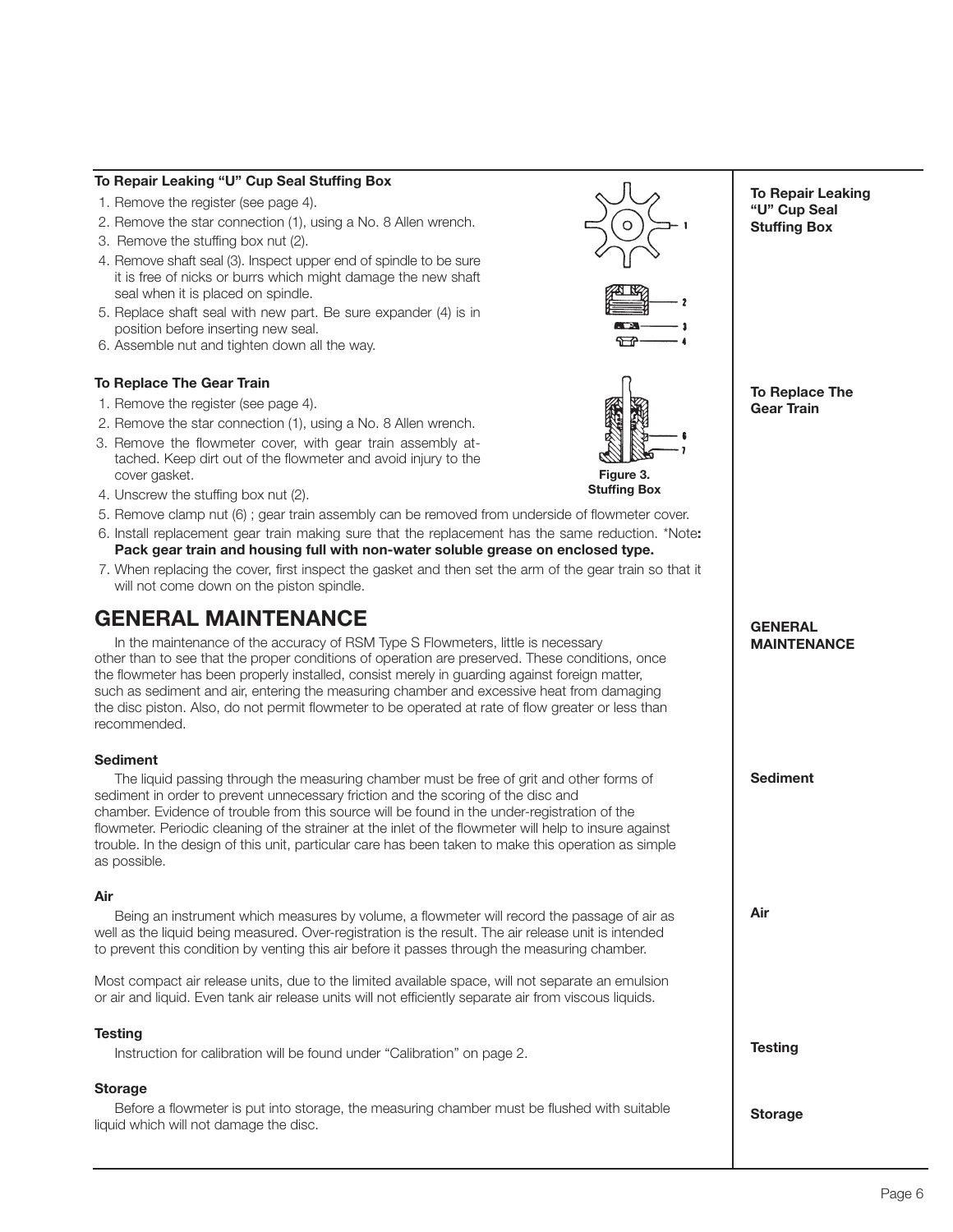| <b>TROUBLESHOOTING</b>                                                                                                                                                                                                                                                                                                                                                                                                                                |
|-------------------------------------------------------------------------------------------------------------------------------------------------------------------------------------------------------------------------------------------------------------------------------------------------------------------------------------------------------------------------------------------------------------------------------------------------------|
| 1. Register Not Working When Liquid is Flowing<br>Bypass around flowmeter not shut off.<br>Sheared key on "change gear" due to stuck register or to reverse flow through the flowmeter.<br>Register in need of repair. See page 4.<br>Disc in measuring chamber broken.                                                                                                                                                                               |
| 2. Leakage At The Stuffing Box<br>Loose or worn stuffing box nut or worn spindle. See page 6.<br>Bad U-Cup seal.                                                                                                                                                                                                                                                                                                                                      |
| 3. Chronic Leakage At The Main Case Gasket<br>Broken gasket or loose bolts.<br>Excessive line or shock pressure.                                                                                                                                                                                                                                                                                                                                      |
| 4. Reduction In The Rate or Complete Stoppage of Discharge<br>On gravity or hydraulic systems or on pump systems (pump laboring):<br>Blocked strainer due to sediment or frost.<br>Disc in flowmeter stuck due to dirt (check strainer and clean measuring chamber). See pages<br>1 and 5.<br>On pump systems (pump not laboring):<br>Pump bypass stuck open.<br>Worn Pump.                                                                           |
| 5. Over-Registration - Erratic<br>On pump systems:<br>Air release or air vent plugged allowing air to pass through the flowmeter.<br>Leaks in the suction line such as at valves, valve stems, pump packing, or flange gaskets caus-<br>ing an emulsion of air and liquid.<br>Air pockets in closed-end piping in the suction line.<br>Excessive suction caused by valves only partially open, suction piping too small or suction lift too<br>great. |
| 6. Under-Registration - Erratic<br>Dirt in the measuring chamber.<br>Badly worn measuring chamber.<br>Main casing distorted or damaged.<br>Leakage around the flowmeter due to partly open valve.<br>Damaged internal parts.                                                                                                                                                                                                                          |
| 7. Consistent Over- or Under-Registration<br>Flowmeter in need of calibration. See page 2.                                                                                                                                                                                                                                                                                                                                                            |
| 8. Liquid Leaking Out The Air Release Vent<br>Worn, damaged or defective valve unit.                                                                                                                                                                                                                                                                                                                                                                  |
|                                                                                                                                                                                                                                                                                                                                                                                                                                                       |

## TROUBLESHOOTING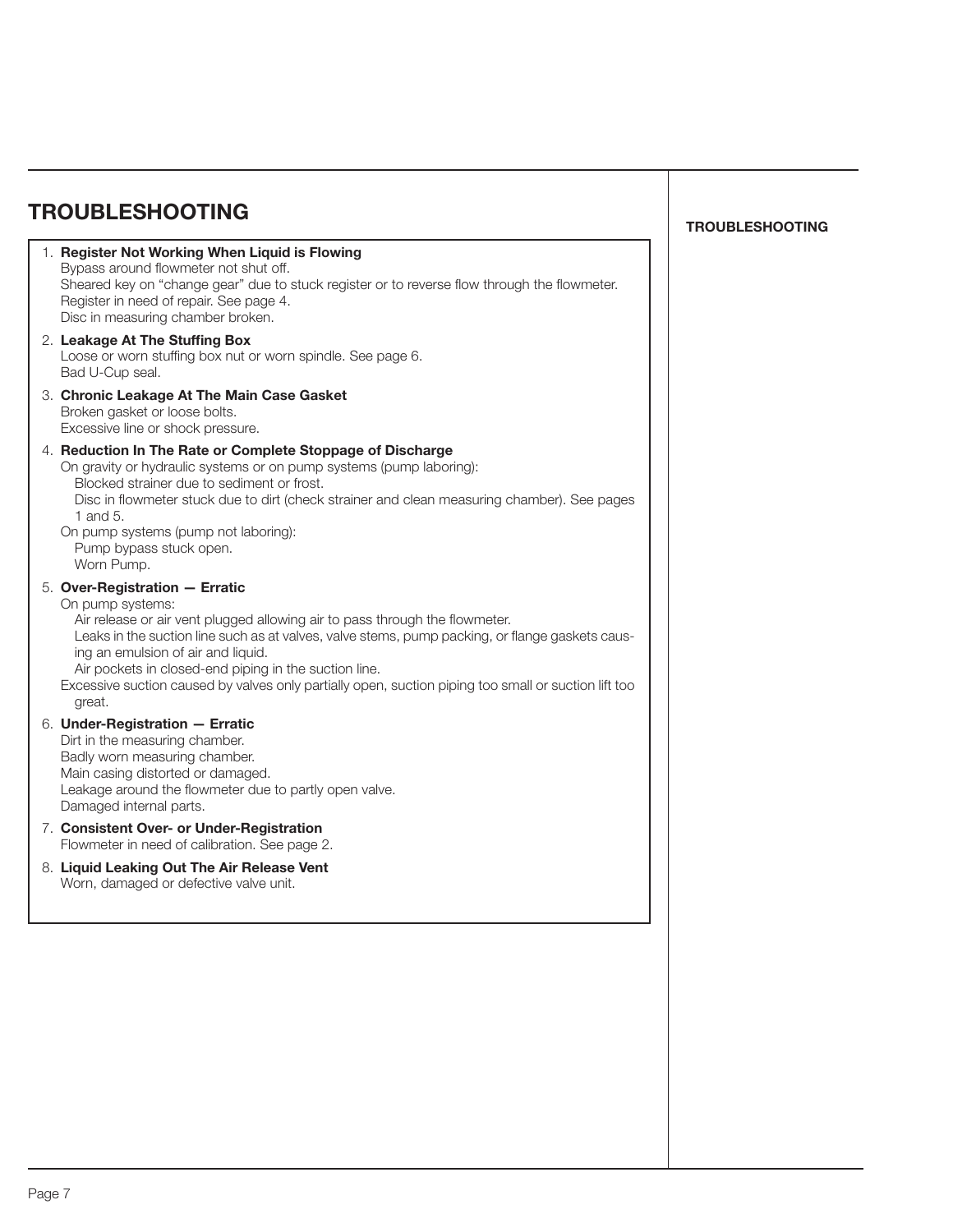## 5/8" & 3/4" TYPE S FLOWMETERS with 157 REGISTER



| METER<br><b>SIZE</b> |   | Β |        |   |             |   |  |
|----------------------|---|---|--------|---|-------------|---|--|
|                      |   |   | c<br>6 |   | Б           | ⊐ |  |
|                      | 9 |   | 16     | 6 | 6<br>o<br>о | о |  |

# ι Ē F

## 5/8" & 3/4" TYPE S FLOWMETERS with 600 SERIES REGISTER with 45 PULSER



| <b>NETER</b><br>SIZI | o | Β |         | D  |   |   |  |
|----------------------|---|---|---------|----|---|---|--|
|                      |   |   | e<br>16 |    | 6 | ۰ |  |
|                      |   |   | ≏<br>I6 | 16 | 6 | ⋴ |  |